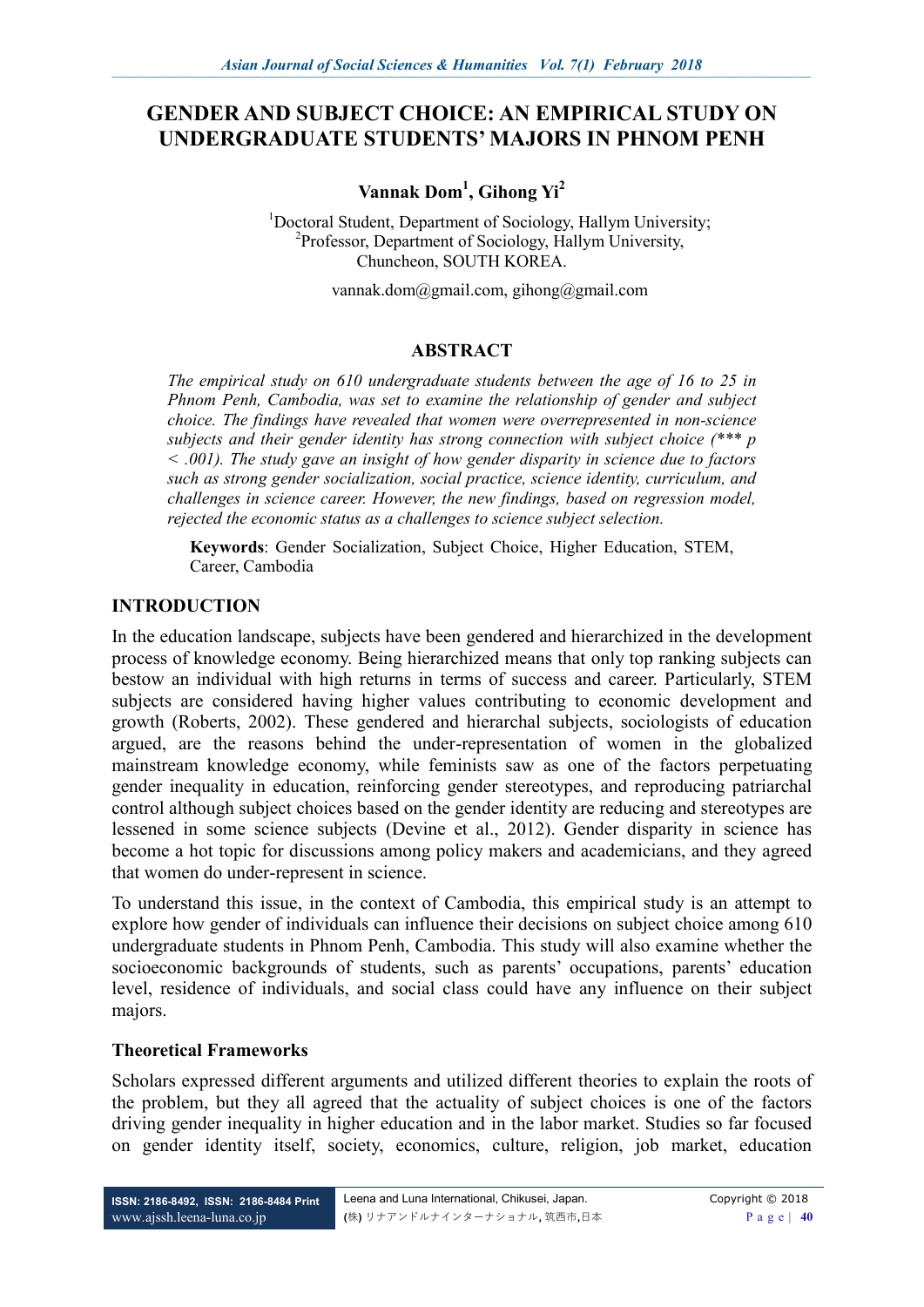institution, and even individual factor.

Mendick (2013) put forward three accounts to explain the gendered subject choices: biological account of subject choices, social psychological account, and sociological feminist account. However, there are no complete evidence supporting his arguments. For instance, on biological account, subject choices linked with biological factors of women such as health, body structure, brain, and IQ measurement, etc. Xu (2008) found that men have better scores in science tests than women do, especially on the tests of spatial ability, while other scholars presented that spatial ability can be improved if there is a proper training and less gender stereotypes (Stout et al., 2011). This argument indicates that distinction in test result is not driven by biological factors, but by how training and social factors women received upon the education process.

On the psychological account of gendered subject choice, social psychologists "seek to understand the development of individuals in interaction with society" through variables such as confidence, self-esteem, self-concept, anxiety, and risk-aversion (Mendick, 2013, p. 205). These internal factors influence the women's decision in subjects. Women have the maladaptive patterns of attribution which are unlikely to yield favorable successful discussion in science selection.

Moreover, women were oriented towards performance goals, seeking for a favorable judgment from others. In contrast, men are "oriented toward mastering something new" and going for adventure (Dweck, 1986, p. 1040). Gender socialization in the family has guided men to adaptive instrumental roles to attain the collective goal. These roles are seen as logical, assertive, rational, etc., However, women were socialized to perform integrative expressive roles – maintaining good interpersonal relationship and need to be emotional, caring, good at expressing feelings, sympathetic (Broverman et al., 1972; Parsons, 1955). Thus, subject choice is a by-product of gender socialization, passed on from older generation to the younger one.

Sex is biologically constructed, but "gender is constructed within social practices, including science and mathematics" (Mendick, 2013, p. 207). Therefore, by employing sociological approaches, feminists tried to understand what takes place outside to understand what takes place inside. Subject choices are not impelled by the internal factors, but the external factors compelling women to opt for. External factors such as patriarchal system, socialization, sex, class, and social institutions take control of women decision regarding subject choices. In this context, categorizations of subject choices between hard subjects (masculinity) and soft subjects (feminine) are part of individual identity and determine what the person will become in the future in term of a career goal based on their gender.

Through three approaches by Heather Mendick guided us with theoretical frameworks to understand gender in a relationship to subject choices, adding to traditional concepts such as class, gender, culture, ethnicity in the sociology of education. However, so far empirical studies had rejected the biological account and criticized biological account for its fancy in patriarchy. Furthermore, various studies did not find the relationship of subject choices and school achievements with biological factors, but rather created its linkage with sex-role socialization of certain individual (Klainin et al., 1989).

Outside factors influenced individuals during the decision making process has been proven in some study. for instance, a study in the UK has revealed that subject choice was influenced by intrinsic motivations, extrinsic motivations, and sex role stereotypes. The intrinsic motivations are more likely to influence both sexes to choose feminine subjects, but extrinsic motivations have a strong influence on boys to choose masculine subjects by linking subjects to future career goals, such as lucrative jobs (Whitehead, 1996). This means that the demand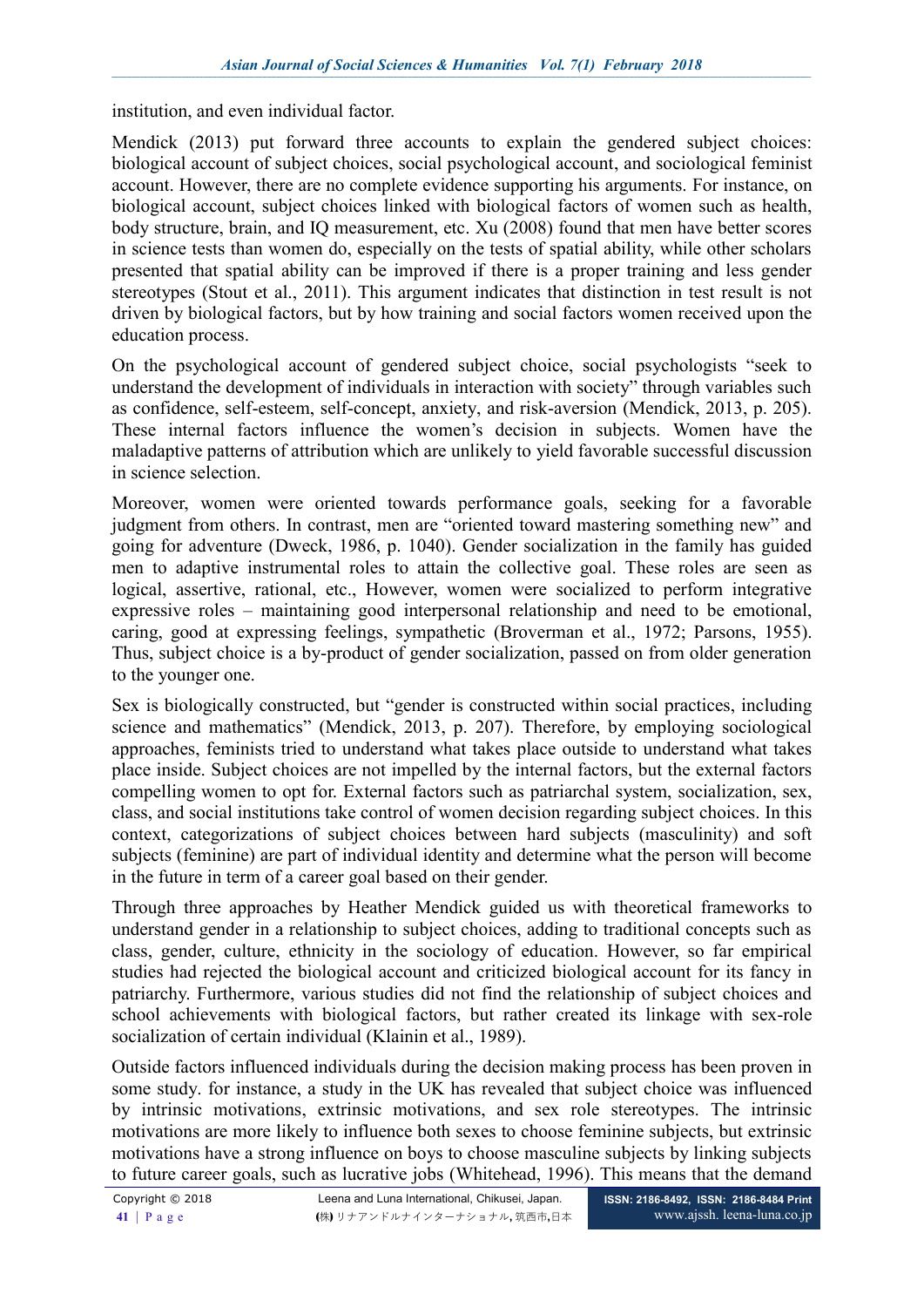for the labor market which labor market may absorb men into the fields faster than their female counterparts, these phenomena motivated by social practices.

We are also convinced that those who have strong sex-stereotypes, would make subject choices appropriate for their gender identity. Making subject choices based on their identity shows that girls are more likely to accept the gender-stereotyped subjects, gender division of labor and to re-enforce the male dominating superiority, while boys are more likely to demonstrate their masculine power and fulfil their traditional male roles. Likewise, subject choices can be instigated by the codes of masculinity and femininity as well (Lapping, 2005). Codes of masculinity and femininity mean subject are gendered.

In addition, socioeconomic backgrounds can also influence subject choice as revealed in many studies. These studies revealed the relationship of numbers of factors such as social class, parents' occupations, parents' education level…etc which influence the individuals' subject choice (Chanana, 2007; Davies, 2008; Elsworth et al., 1999; Gautam, 2015; Sheng, 2015; Spade et al., 1997). These factors influence the subject choices of women are laying external to the science and can be gender, race, class inequalities and politics and "practice of science is a social practice" (Howes, 2002). Individual chose subject based on external influences, such as social interactions, peer pressure, and other socioeconomic and political factors. An empirical study in Australia found that higher educated parents' children tend to get enrolled in the advanced mathematics and more girls regardless of class enrolled in mathematics class in public schools (Daly & Ainley, 1999).

The theoretical frameworks stressed that gender socialization plays significant roles in determining the gender disparity in science. Furthermore, external factors such as socioeconomic backgrounds, demography of students, policy, curriculum also play their parts.

#### **Gender in Science in Cambodian Context**

In the context of gender and subject choices, various reports highlighted how science is unpopular among Cambodian women (Rann, 2013). According to the 2017 report published by the Cabinet Office of Cambodian government, there were only 25.5% of women in science, which increased from 11% in 2011 reported by UNESCO (2011). It should be highlighted that English and Accounting are the most popular majors in Cambodia, which studied by majority of Cambodian female students at tertiary education level (Chey & Hang, 2013). Thus, in a connection with the above literature, under-representation of women in STEM is the result of gender socialization, culture, religion, social system, politics, science identifications, and career aspirations, while there are also arguments blaming the biological and psychological factors perpetuating the gender inequality in science.

### **HYPOTHESES**

Based on the above theoretical frameworks and literature, we formed following hypotheses:

- H1. There are more women studying non-science subjects.
- H2. Lower class students are more likely to study in non-science subjects

### **METHODOLOGY**

Non-probability-convenience sampling was employed in this study. The survey was conducted from 22 January to 20 February, 2017. The study was conducted on 610 undergraduate students from 4 universities located in Phnom Penh, Cambodia. During a survey process, two students were asked to do the survey. Each of them received rewards for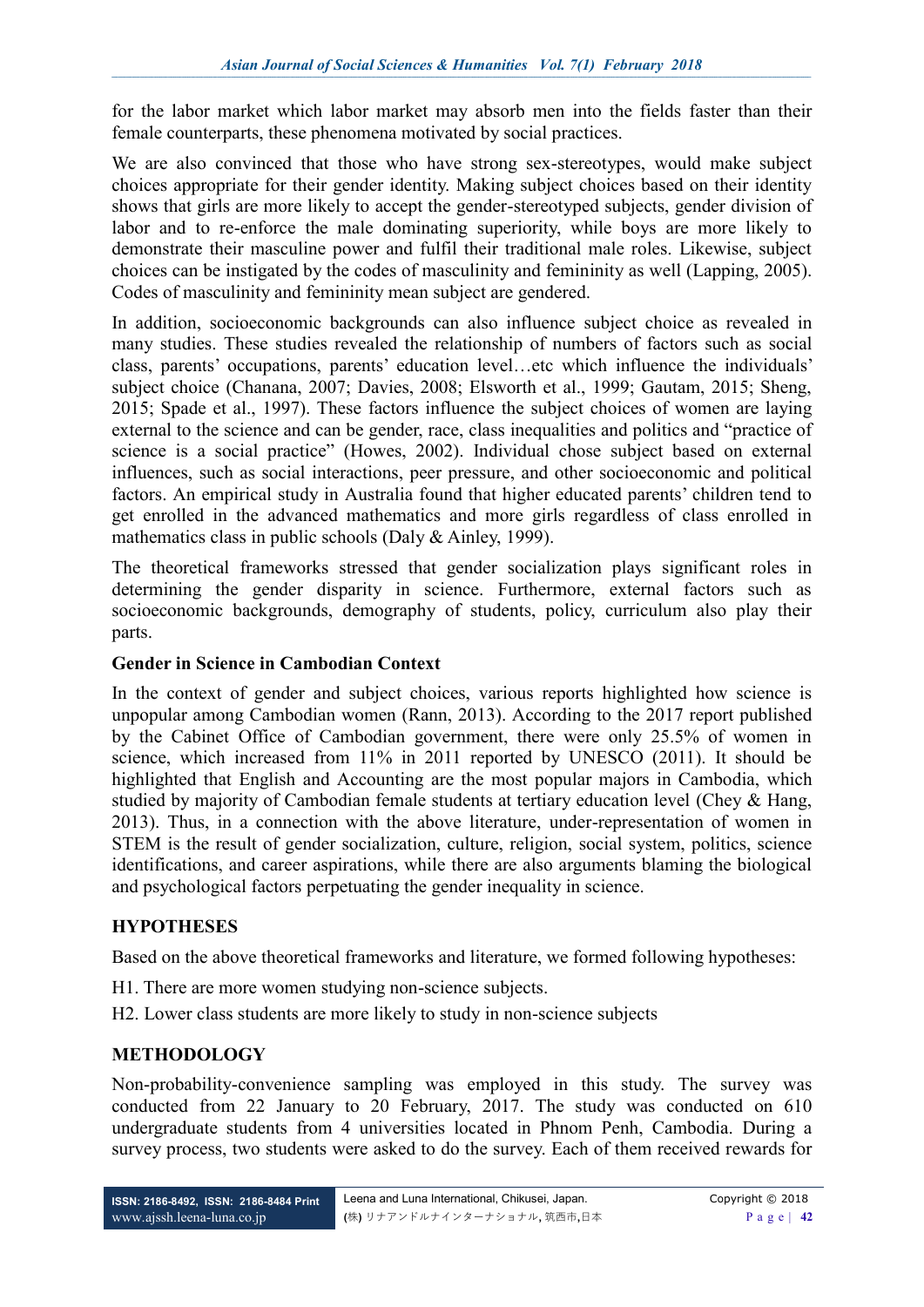their labor.

Data coding was done in SPSS. Simple regression analysis was performed using hierarchical models to find out the statistical significance or correlations of the independent and dependent variables  $(*** p < .001; ** p < .01; * p < .05)$ .

Regression equation models are given as:

$$
Yi = \beta_0 + \beta_1 X_{1i} + \beta_2 X_{2i} + \dots + \beta_k X_{ki} + e
$$

In this equation, Y represents a dependent variable and X for independent variables,  $\beta_0$  for constant, which is the value of Y when  $X = 0$ .  $\beta$  is the slope of the line.

Faculties come under study are STEM (Science, Technology, Engineering, Mathematics), Faculty of Health Science includes students who are in the fields such as medicine, pharmacy, public health. Faculty of Humanity and Social Sciences, Faculty of Business and Finance, and other Faculties.

### **FINDINGS**

### *Demographic Details*

In this study,  $43.8\%$  *(N = 267)* of students are male and  $56.2\%$  *(N = 343)* are female. The students' age ranges from 16 to 25 years. 38.2% (N= 233) of students come from provinces and  $61.3\%$  (N = 374) of students come from Phnom Penh.

|                     | <b>Model 1</b> |           |        | <b>Model 2</b> |           |        |
|---------------------|----------------|-----------|--------|----------------|-----------|--------|
|                     | B              | <b>SE</b> | β      | B              | <b>SE</b> | β      |
| Constant            | $2.21***$      | .38       |        | $7***$         |           |        |
| Gender              | $3***$         | .10       | .10    | $.21**$        | $.5\,$    | .08    |
| Residence           | $.36*$         | .10       | .14    | $.37**$        | .10       | .14    |
| Social class        | $-.00$         | .08       | $-.00$ | $-.02$         | .11       | $-.01$ |
| Father's occupation |                |           |        | $.09*$         | .04       | .10    |
| Mother's occupation |                |           |        | .01            | .03       | .01    |
| Father's education  |                |           |        | $-.02$         | .06       | $-.03$ |
| Mother's education  |                |           |        | .04            | .06       | .04    |
| $R^2$               |                | .032      |        |                | ,042      |        |
| F                   |                | 4.951**   |        |                | $3.111**$ |        |
| N                   |                | 601       |        |                | 563       |        |

### **Table 1. Socioeconomic Backgrounds and Subject Choice**

The findings indicated that gender has strong statistical significance with subject choice *(\*\*\* p < .001)* in the first hierarchical model. However, the *P value* decreased in the second hierarchical model  $(^{**}p < .05)$ . This means that there are more women in non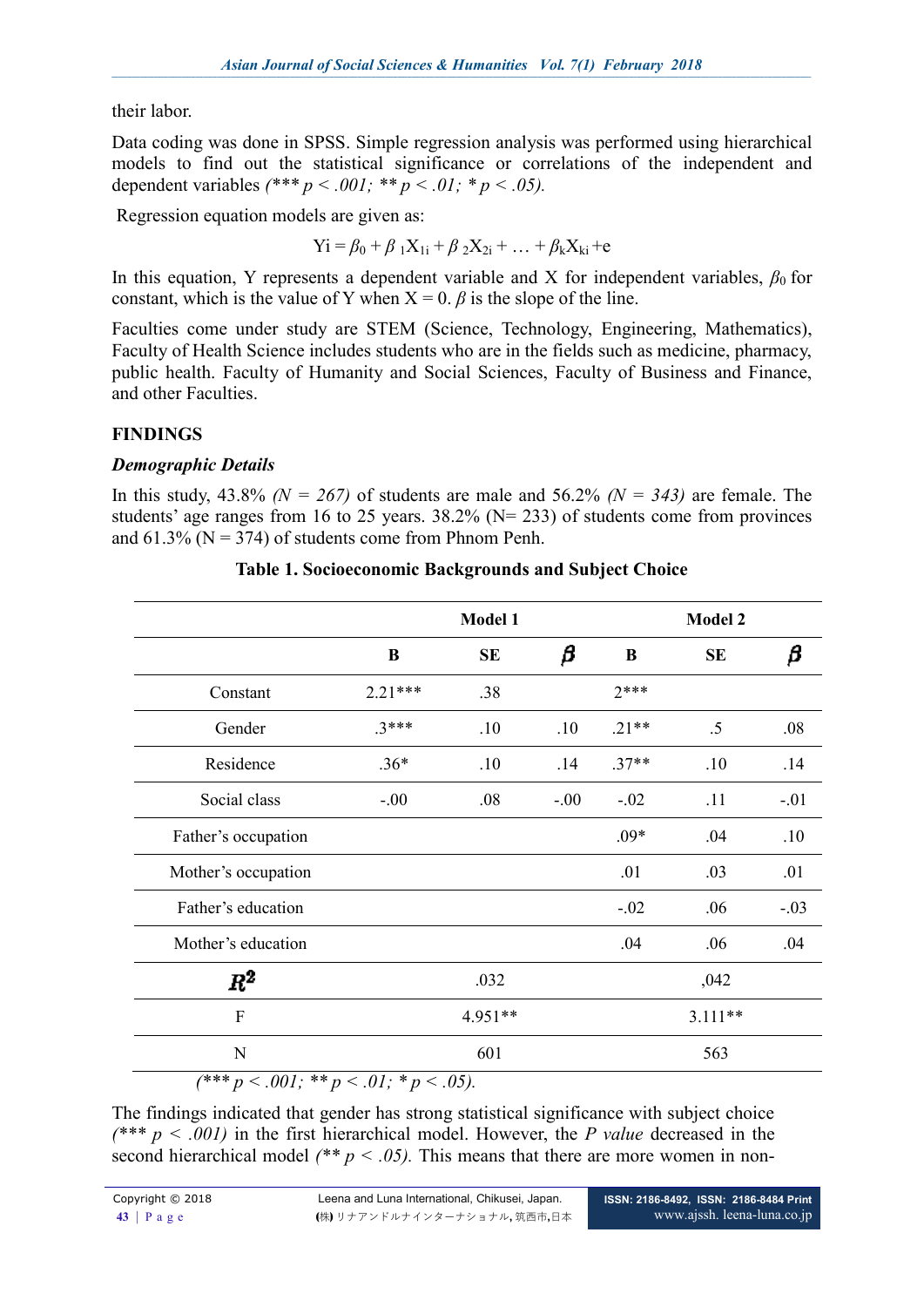science majors than men, which confirmed hypothesis 1.

Location of residence (province or Phnom Penh) has indicated its weak influence on the dependent variable in the first model *(\* p < .05),* but medium decree of influence in the second model  $(^{**}p \leq .01)$ . This explains that more students in Phnom Penh are study non-science subjects.

In a social class relation, both hierarchical models did not show any relation between the independent and dependent variables, which did not confirm the second hypothesis. However, other independent variables such as father's occupation, mother's occupation, father's education level, and mother's education level, the results revealed that only father's occupation has influence on students' subject choice selection, but the influence turned out to be very weak  $(^*p \lt .05)$ .

Under this first stage of hierarchical model,

 $Yi = \beta_0 + \beta_1 X_{1i} + \beta_2 X_{2i} + ... + \beta_k X_{ki} + e$ Constant = 2.215 \*\*\*,  $\mathbb{R}^2$  = 0.032,  $\Delta \mathbb{R}^2$  = 0.025, F= 4.951\*\*, N= 6.05

Under the second stage of hierarchical model,

 $Yi = \beta_0 + \beta_1 X_{1i} + \beta_2 X_{2i} + ... + \beta_k X_{ki} + e$ 

Constant=2.006\*\*\*,  $\mathbb{R}^2$ =.042,  $\Delta \mathbb{R}^2$ =.029, F= 3.111\*

## **DISCUSSION AND CONCLUSIONS**

The findings have indicated that gender socialization is strong in Cambodia, which can permit society, the job market, economic system, and education institution to overlook women's qualifications and potentials in the fields of STEM. Cambodia has a long history of neglecting women's education in general, not to mention the STEM subjects which scholars concerned about. As some people strongly considered STEM masculine subjects, women are reluctant to pursue and tend to distance themselves from STEM and reluctant to challenge social traditions and men's predominant positions. Those who stepped in STEM careers have overcome social and cultural factors such as gender stereotypes, patriarchal ideology, culture, and socialization. After graduation, competent women have to face the job market, which have male preferences. We think that gender disparity in science can be looked at from how feminists' arguments based on patriarchal control over women's body and decision making.

### **Social Practice**

In this discussion of gender and subject choices, it is important to look at the details of the so-far explored factors in previous papers which concentrated on the issue. We think that in many cases, especially in a patriarchal society, selecting subjects from school to university, female children have a limited freedom of subject choice decision making. Parents or older siblings have a stronger say as they have more experience and authority. This allows a general social belief that it is an obliged duty of children and the younger ones to listen to their parents and the elder regarding education and other life matters, which many a times, the decision goes to male members in the family. Similarly, Guatam (2015) saw in his study that father tends to exercise more power in instructing and guiding daughter's subject choices. In the case that he did not decide, he instructed male elder siblings to help. Therefore, subject choice is firstly decided by family members as a part of social practice.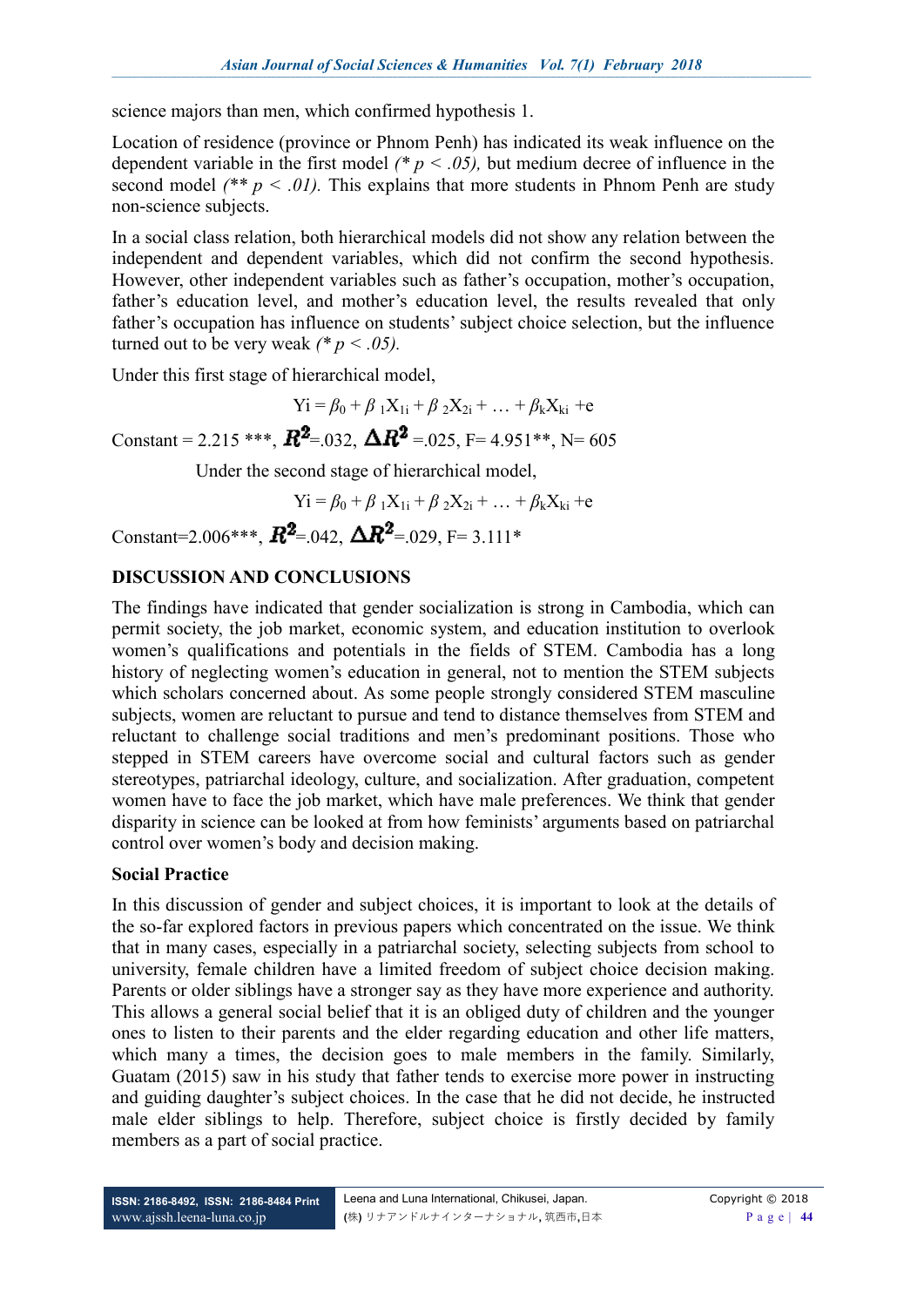In the words of Howes, "practice of science is a social practice" (Howes, 2002, p.69). This argument reflected the social factors such as gender stereotypes and patriarchal system are misleading the women's perceptions in science subjects. On the other hand, it turns women away from STEM education and career (Koch & Gorges, 2016).

#### **Science Identity and Gender**

The second argument on gender inequality in science is the science subject identity itself, which perpetuates the general belief and have been differently demarcated from other non-science subjects. This means that science is a knowledge which have been treated and highly valued. Thomas (1990) debated that society and media generate three important belief factors on science. First, science is a different, outstanding, and superior subject which is not suitable for women. Second, it makes people assume that science is more difficult than other subjects. Third, people assume that science is good and has higher value and honor (Chanana, 2007). Though these claims are subjected to further debates and empirical evidence to confirm, but we think, women more or less hold back in science through its influences as they have been socialized by society to follow social norms and culture. Likewise, Dweck (1986) argued that women were trained to be caring and expressing feelings and emotions, but men were trained to initiate and invent something new, logical, and rational under the roof of culture and social norms. Therefore, early gender socialization has taught individuals how the identity of subjects are defined and how the subject is allocated within gender.

#### **Education Institution and Curriculum**

Education system and curriculum are a one set pioneer to effectively narrow down the gender disparity in science, as women can be more inspired and motivated through curriculum contents. Koch & Gorges (2016) suggested the initiation of STEM related curriculums during school years can increase women's interest in science, confidence, and participation. The measures can be started with school curriculum as previous literature indicated that curriculum plays a significant role in bringing women to STEM education and careers (Messersmith et al., 2008).

Thus, well planned curriculum can be an effective method to make female students encounter experiences in science and boost their interests in science. Experiencing STEM activities inside and outside the schools can reduce self-perceptions and science stereotypes. It is important to note that curriculum do not only motivate girl students to learn, but also to encourage educators to learn for themselves and encourage long term equal representation of gender in science.

### **Challenges in Science Career**

It is obvious to say that gender bias in science leads to under-representation of women in science careers. On the one hand, those women who are already in the fields of science face challenges and stereotypes against their gender identity and careers. Challenges in careers mean that women have been discriminated in work place as scientists (Melguizo & Wolniak, 2012; Xu, 2015; Xu, 2016). For instance, significant differences in earning and career aspirations of women. It is also important to note that a gender earning gap exists across employment sectors.

All in all, we, in this study, neither aim at generalize the whole situation in Cambodia nor the world regarding the gender and subject choice. However, what we found in this study did indicate that socialization, science identity, science career have significant influence on subject choice in modern Cambodian education system. This would alarm scholars and policy makers about the situation, they should look for better and effective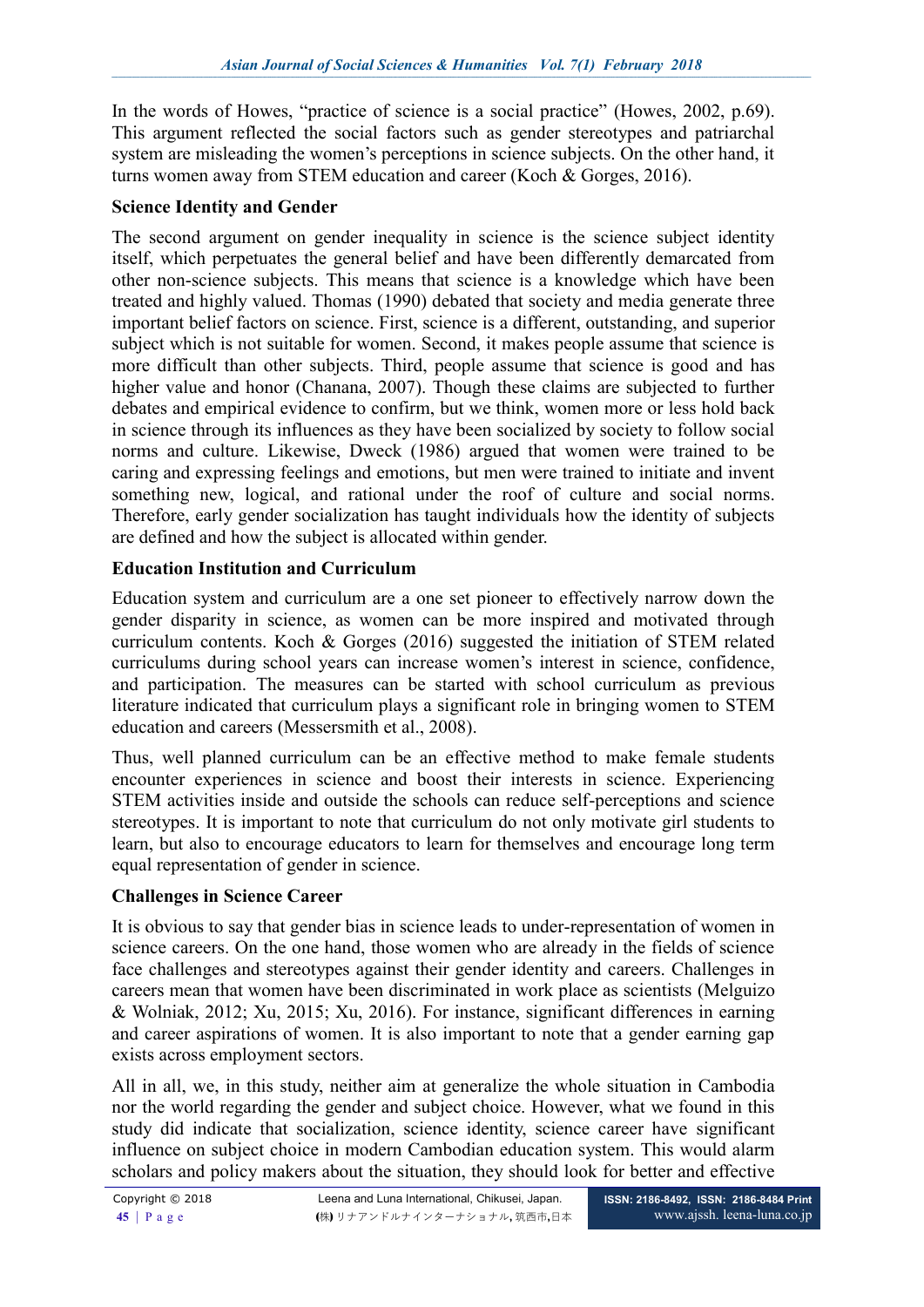measures to bring more women to science education. In this context, media, education curriculum, role model, equal opportunity in science career…etc should be looked at.

#### **ACKNOWLEDGEMENT**

This paper is a modified version from one section in my doctoral thesis tittle "Socioeconomic Studies of Demands for Higher Education in Phnom Penh, Cambodia". I, Vannak Dom, would like to thank my supervisor and all committee members for their comments and recommendations for the improvements of the study.

#### **REFERENCES**

- [1]. Broverman, I. K., Vogel, S. R., Broverman, D. M., Clarkson, F. E., & Rosenkrantz, P. S. (1972). Sex role stereotypes. *Journal of Social Issues*, *282*, 59-78.
- [2]. Chanana, K. (2007). Globalisation, higher education and gender: Changing subject choices of India women students. *Economics & Political Weekly*, *42* (7), 590-598.
- [3]. Chey, P., & Hang, S. (2013, August 21). *Unpopular subjects with high demand in the job market*. Retrieved April 22, 2017, from The Phnom Penh Post: http://www.phnompenhpost.com/lift/unpopular-subjects-high-demand-job-market
- [4]. Chopra, R. (2005). Sisters and brothers: Schooling, family and migration. In R. Chopra, P. Jeffery, & H. Reifeld, *Educational regimes in contemporary India* (pp. 299-315). New Delhi, India: Sage Publications.
- [5]. Christensen, R., & Knezek, G. (2017). Relationship of middle school student stems interest to career intent. *Journal of Education in Science, Environment and Health*, *3* (1), 1-13.
- [6]. Daly, P., & Ainley, J. (1999). Student participation in mathematics coures in Australia secondary schools. *The Irish Journal of Education*, *30*, 77-95.
- [7]. Davies, P., Telhaj, S., Hutton, D., Adnett, N., & Coe, R. (2008). Socioeconomic background, gender and subject choice in secondary schooling. *Educational Research*, *50* (3), 235-248.
- [8]. Devine, A., Fawcett, K., Szucs, D., & Dowker, A. (2012). Gender differences in mathematics anxiety and the relation to mathematiccs performace while controling for test anxiety. *Behavioral and Brain Functions*, *8* (33), 1-9.
- [9]. Dweck, C. S. (1986). Motivational processes affecting learning. *American Psychologist*, *41* (10), 1-40-1048.
- [10]. Elsworth, G. R., Harvey-Beavis, A., Ainley, J., & Fabris, S. (1999). Generic interests and school subjecct choice. *Educational Researcch and Evaluation*, *5* (3), 290-318.
- [11]. Gautam, M. (2015). Choice and higher education in India: Exploring 'choices' and 'constraints' of women students. *Contemporary Education Dialogue*, *12* (1), 31-58.
- [12]. Howes, E. V. (2002). *Connecting girls and science: Constructivism, feminism, and science education reform.* New York, NY: Teachers College Press.
- [13]. Klainin, S., Fensham, P. J., & West, L. H. (1989). The Superior achievement of Girls in chemistry and physics in upper secondary schools in Thailand. *Research in Science & Technological Education*, *7* (1), 5-14.
- [14]. Koch, M., & Gorges, T. (2016). Curricular influences on female afterschool facilitators' computer science interests and career choices. *J Sci Educ Technol*, *25*,